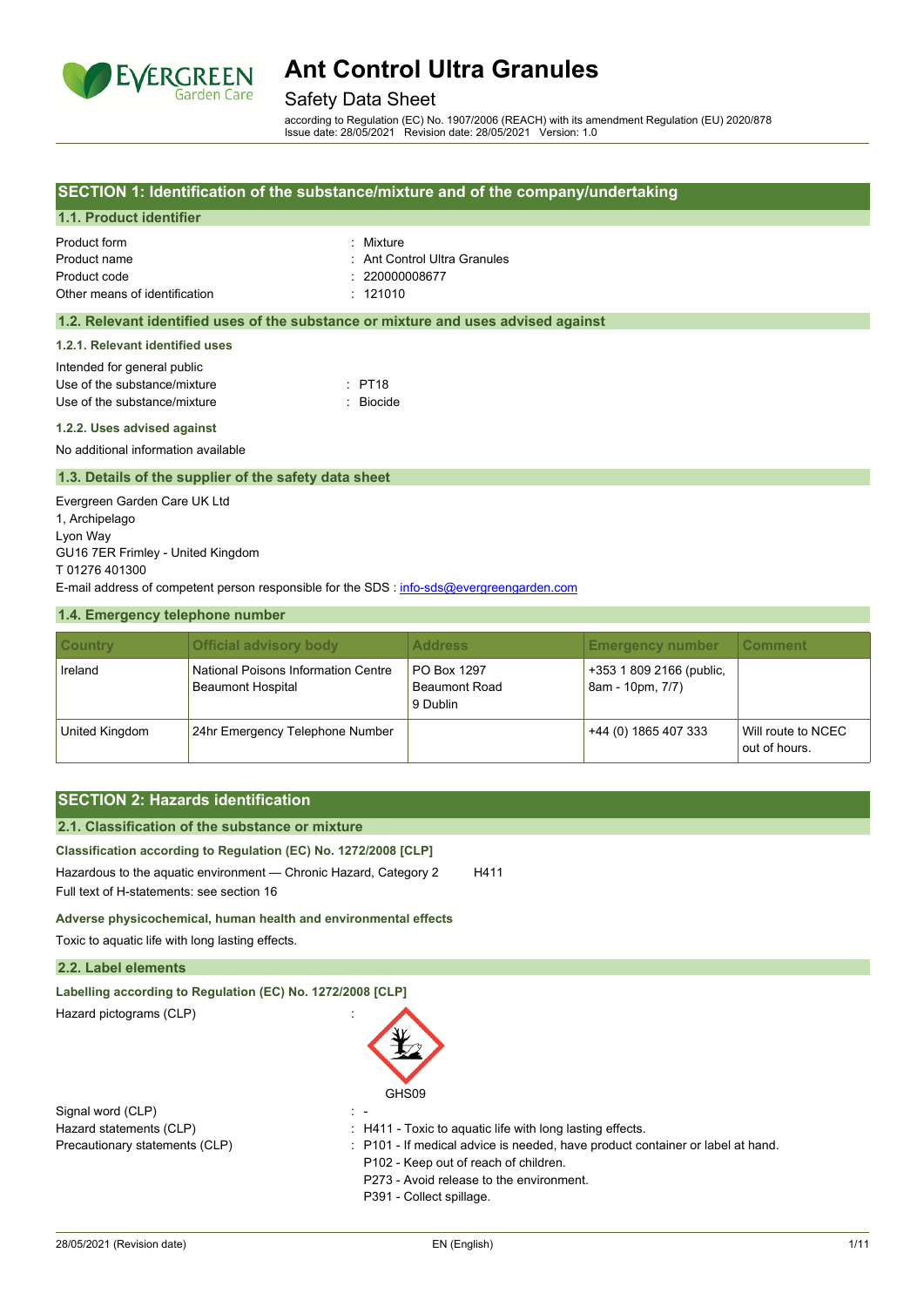## Safety Data Sheet

according to Regulation (EC) No. 1907/2006 (REACH) with its amendment Regulation (EU) 2020/878

#### **2.3. Other hazards**

No additional information available

## **SECTION 3: Composition/information on ingredients**

#### **3.1. Substances**

Not applicable

#### **3.2. Mixtures**

| <b>Name</b>                                                                                                                                                                                       | <b>Product identifier</b>                  | $\frac{0}{0}$ | <b>Classification according to</b><br><b>Regulation (EC) No.</b><br>1272/2008 [CLP]                                                                             |
|---------------------------------------------------------------------------------------------------------------------------------------------------------------------------------------------------|--------------------------------------------|---------------|-----------------------------------------------------------------------------------------------------------------------------------------------------------------|
| Chrysanthemum cinerariaefolium, extract from open<br>and mature flowers of Tanacetum cinerariifolium<br>obtained with hydrocarbon solvents<br>substance with a Community workplace exposure limit | (CAS-No.) 89997-63-7<br>(EC-No.) 289-699-3 | < 1           | Acute Tox. 4 (Oral), H302<br>Acute Tox. 4 (Dermal), H312<br>Acute Tox. 4 (Inhalation), H332<br>Aquatic Acute 1, H400 (M=100)<br>Aquatic Chronic 1, H410 (M=100) |

Full text of H- and EUH-statements: see section 16

| <b>SECTION 4: First aid measures</b>                                                                                                                       |                                                                                                                                                                                                         |  |
|------------------------------------------------------------------------------------------------------------------------------------------------------------|---------------------------------------------------------------------------------------------------------------------------------------------------------------------------------------------------------|--|
| 4.1. Description of first aid measures                                                                                                                     |                                                                                                                                                                                                         |  |
| First-aid measures after inhalation<br>First-aid measures after skin contact<br>First-aid measures after eye contact<br>First-aid measures after ingestion | Remove person to fresh air and keep comfortable for breathing.<br>: Wash skin with plenty of water.<br>Rinse eyes with water as a precaution.<br>: Call a poison center or a doctor if you feel unwell. |  |

## **4.2. Most important symptoms and effects, both acute and delayed**

No additional information available

### **4.3. Indication of any immediate medical attention and special treatment needed**

Treat symptomatically.

| <b>SECTION 5: Firefighting measures</b>                    |                                                                                                                                             |  |  |  |
|------------------------------------------------------------|---------------------------------------------------------------------------------------------------------------------------------------------|--|--|--|
| 5.1. Extinguishing media                                   |                                                                                                                                             |  |  |  |
| Suitable extinguishing media                               | : Water spray. Dry powder. Foam.                                                                                                            |  |  |  |
| 5.2. Special hazards arising from the substance or mixture |                                                                                                                                             |  |  |  |
| Hazardous decomposition products in case of fire           | : Toxic fumes may be released.                                                                                                              |  |  |  |
| 5.3. Advice for firefighters                               |                                                                                                                                             |  |  |  |
| Protection during firefighting                             | : Do not attempt to take action without suitable protective equipment. Self-contained<br>breathing apparatus. Complete protective clothing. |  |  |  |

| <b>SECTION 6: Accidental release measures</b>                            |                                                                                                                                                                |  |  |  |
|--------------------------------------------------------------------------|----------------------------------------------------------------------------------------------------------------------------------------------------------------|--|--|--|
| 6.1. Personal precautions, protective equipment and emergency procedures |                                                                                                                                                                |  |  |  |
| 6.1.1. For non-emergency personnel                                       |                                                                                                                                                                |  |  |  |
| Emergency procedures                                                     | Ventilate spillage area.                                                                                                                                       |  |  |  |
| 6.1.2. For emergency responders                                          |                                                                                                                                                                |  |  |  |
| Protective equipment                                                     | : Do not attempt to take action without suitable protective equipment. For further information<br>refer to section 8: "Exposure controls/personal protection". |  |  |  |
| <b>6.2. Environmental precautions</b>                                    |                                                                                                                                                                |  |  |  |

Avoid release to the environment.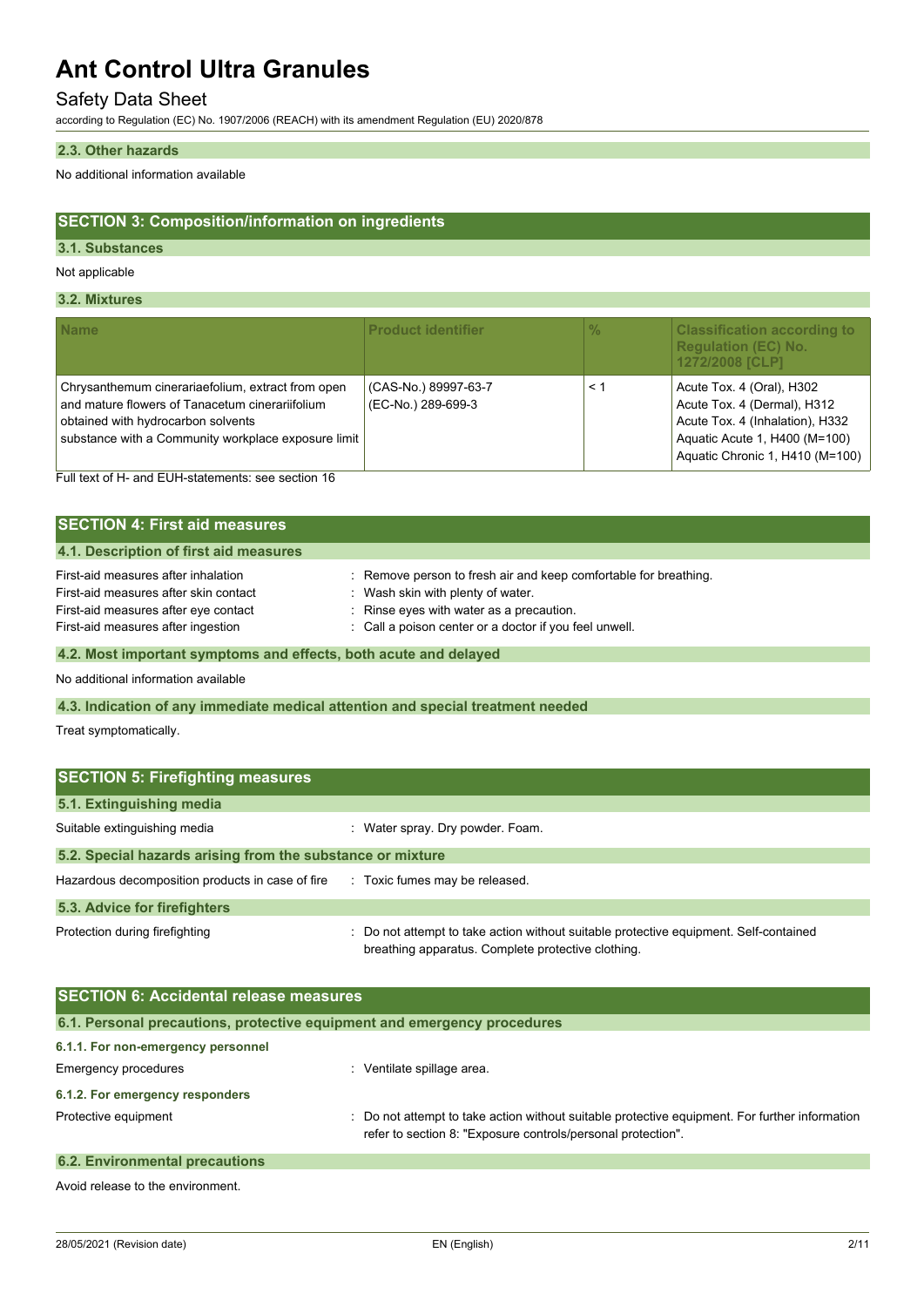## Safety Data Sheet

according to Regulation (EC) No. 1907/2006 (REACH) with its amendment Regulation (EU) 2020/878

| 6.3. Methods and material for containment and cleaning up       |                                                                                                                             |  |
|-----------------------------------------------------------------|-----------------------------------------------------------------------------------------------------------------------------|--|
| For containment<br>Methods for cleaning up<br>Other information | Collect spillage.<br>: Mechanically recover the product.<br>: Dispose of materials or solid residues at an authorized site. |  |
|                                                                 |                                                                                                                             |  |

#### **6.4. Reference to other sections**

For further information refer to section 13.

| <b>SECTION 7: Handling and storage</b>                            |                                                                                                                                                                                              |  |  |  |
|-------------------------------------------------------------------|----------------------------------------------------------------------------------------------------------------------------------------------------------------------------------------------|--|--|--|
| 7.1. Precautions for safe handling                                |                                                                                                                                                                                              |  |  |  |
| Precautions for safe handling<br>Hygiene measures                 | : Ensure good ventilation of the work station. Wear personal protective equipment.<br>: Do not eat, drink or smoke when using this product. Always wash hands after handling the<br>product. |  |  |  |
| 7.2. Conditions for safe storage, including any incompatibilities |                                                                                                                                                                                              |  |  |  |
| Storage conditions                                                | : Store in a well-ventilated place. Keep cool.                                                                                                                                               |  |  |  |

## **7.3. Specific end use(s)**

No additional information available

## **SECTION 8: Exposure controls/personal protection**

#### **8.1. Control parameters**

#### **8.1.1 National occupational exposure and biological limit values**

**Chrysanthemum cinerariaefolium, extract from open and mature flowers of Tanacetum cinerariifolium obtained with hydrocarbon solvents (89997-63-7)**

| <b>Ireland - Occupational Exposure Limits</b>        |                                                              |
|------------------------------------------------------|--------------------------------------------------------------|
| Local name                                           | Pyrethrins (ISO)                                             |
| OEL TWA [1]                                          | 1 mg/m <sup>3</sup>                                          |
| Notes (IE)                                           | <b>IOELV</b> (Indicative Occupational Exposure Limit Values) |
| Regulatory reference                                 | Code of Practice for the Chemical Agents Regulations 2018    |
| <b>United Kingdom - Occupational Exposure Limits</b> |                                                              |
| Local name                                           | Pyrethrum                                                    |
| WEL TWA (OEL TWA) [1]                                | 1 mg/m <sup>3</sup> purified of sensitising lactones         |
| Regulatory reference                                 | EH40/2005 (Fourth edition, 2020). HSE                        |

#### **8.1.2. Recommended monitoring procedures**

No additional information available

### **8.1.3. Air contaminants formed**

No additional information available

#### **8.1.4. DNEL and PNEC**

No additional information available

#### **8.1.5. Control banding**

No additional information available

#### **8.2. Exposure controls**

#### **8.2.1. Appropriate engineering controls**

#### **Appropriate engineering controls:**

Ensure good ventilation of the work station.

## **8.2.2. Personal protection equipment**

#### **Personal protective equipment symbol(s):**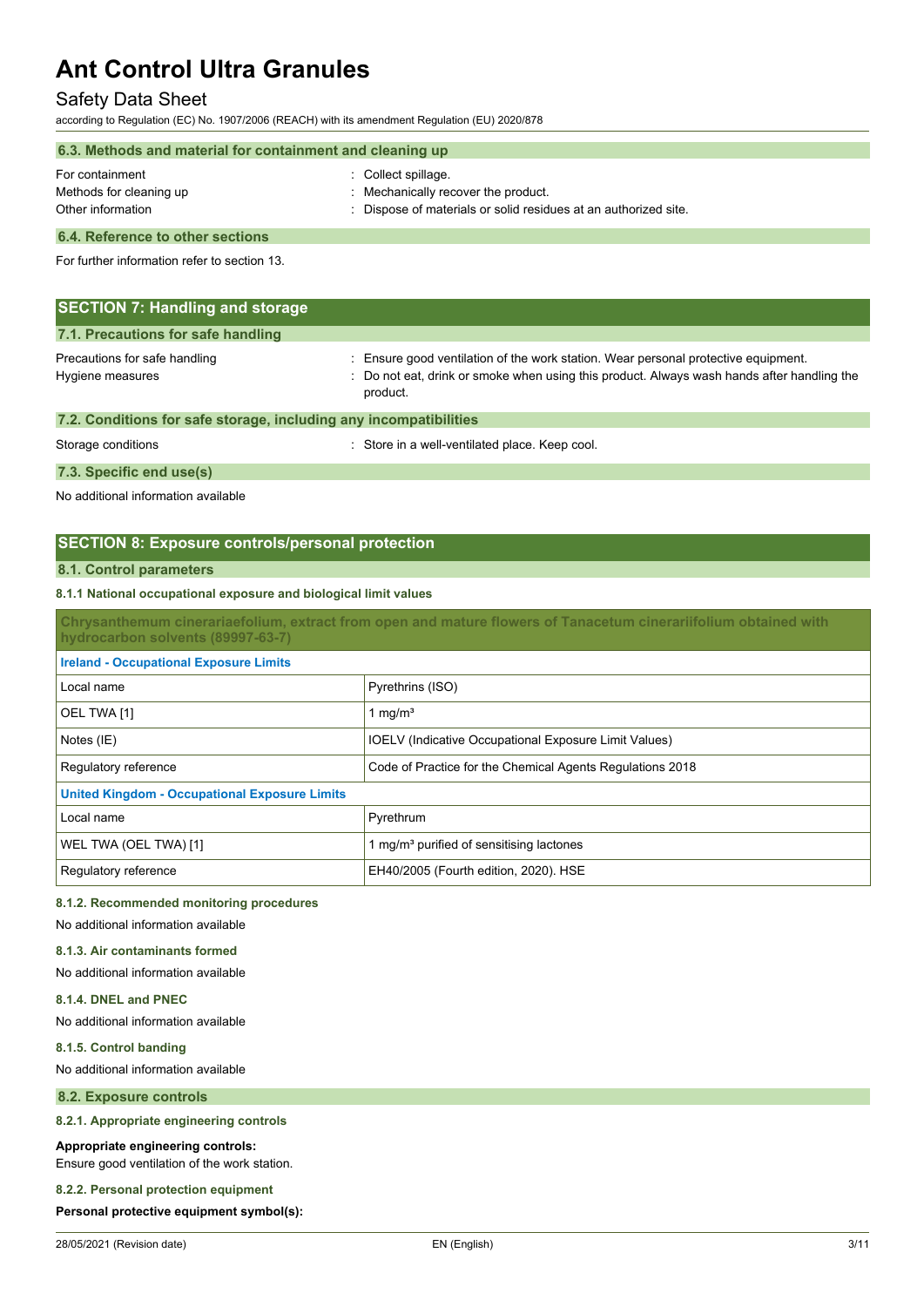## Safety Data Sheet

according to Regulation (EC) No. 1907/2006 (REACH) with its amendment Regulation (EU) 2020/878



#### **8.2.2.1. Eye and face protection**

| <b>Eye protection:</b>    |  |
|---------------------------|--|
| Safety glasses            |  |
| 8.2.2.2. Skin protection  |  |
| Skin and body protection: |  |

**Wear suitable protective clothing** 

| Hand<br>спон: |  |  |
|---------------|--|--|
| --<br>. .     |  |  |

Protective gloves

#### **8.2.2.3. Respiratory protection**

| <b>Respiratory protection:</b>                                           |
|--------------------------------------------------------------------------|
| In case of insufficient ventilation, wear suitable respiratory equipment |

#### **8.2.2.4. Thermal hazards**

No additional information available

#### **8.2.3. Environmental exposure controls**

#### **Environmental exposure controls:**

Avoid release to the environment.

| <b>SECTION 9: Physical and chemical properties</b>         |                                             |  |
|------------------------------------------------------------|---------------------------------------------|--|
| 9.1. Information on basic physical and chemical properties |                                             |  |
| Physical state                                             | Solid<br>٠.                                 |  |
| Colour                                                     | pink.                                       |  |
| Appearance                                                 | Crystals.                                   |  |
| Odour                                                      | characteristic.                             |  |
| Odour threshold                                            | Not available                               |  |
| Melting point                                              | $185 - 188 °C$                              |  |
| Freezing point                                             | Not applicable                              |  |
| Boiling point                                              | Not available                               |  |
| Flammability                                               | Non flammable.                              |  |
| <b>Explosive properties</b>                                | Product is not explosive.                   |  |
| <b>Explosion limits</b>                                    | Not applicable                              |  |
| Lower explosive limit (LEL)                                | Not applicable                              |  |
| Upper explosive limit (UEL)                                | Not applicable                              |  |
| Flash point                                                | Not applicable                              |  |
| Auto-ignition temperature                                  | Not applicable                              |  |
| Decomposition temperature                                  | Not available                               |  |
| pH                                                         | 6.17 @ 20 $\degree$ C 1% dissolved in water |  |
| pH solution                                                | Not available                               |  |
| Viscosity, kinematic                                       | Not applicable                              |  |
| Solubility                                                 | Soluble in water.                           |  |
| Partition coefficient n-octanol/water (Log Kow)            | Not available                               |  |
| Vapour pressure                                            | Not available                               |  |
| Vapour pressure at 50 °C                                   | Not available                               |  |
| Density                                                    | Not available                               |  |
| Relative density                                           | 0.89                                        |  |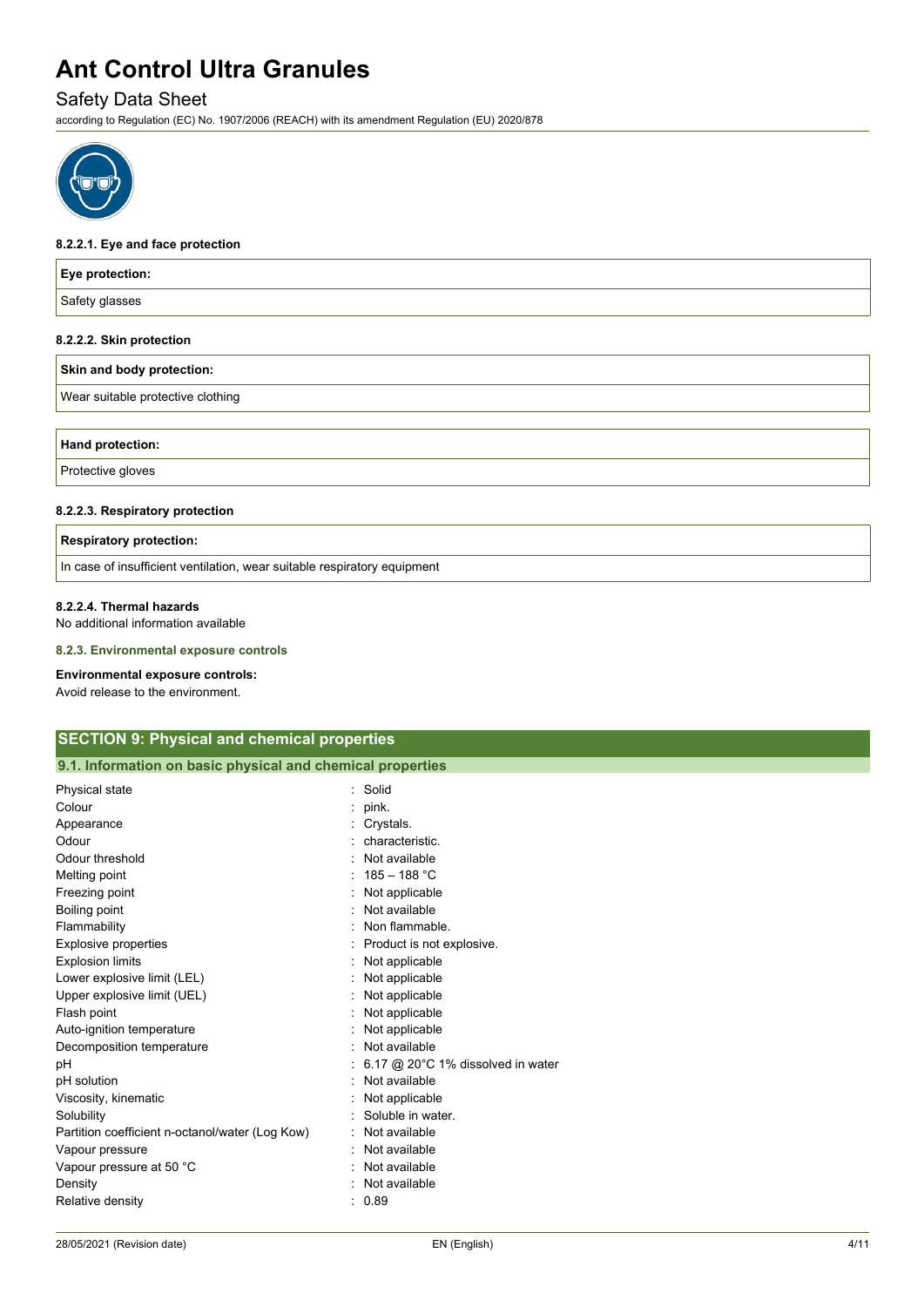## Safety Data Sheet

according to Regulation (EC) No. 1907/2006 (REACH) with its amendment Regulation (EU) 2020/878

| Relative vapour density at 20 °C | : Not applicable |
|----------------------------------|------------------|
| Particle size                    | : Not available  |
| Particle size distribution       | : Not available  |
| Particle shape                   | : Not available  |
| Particle aspect ratio            | : Not available  |
| Particle aggregation state       | : Not available  |
| Particle agglomeration state     | : Not available  |
| Particle specific surface area   | : Not available  |
| Particle dustiness               | : Not available  |

#### **9.2. Other information**

**9.2.1. Information with regard to physical hazard classes**

No additional information available

#### **9.2.2. Other safety characteristics**

No additional information available

### **SECTION 10: Stability and reactivity**

#### **10.1. Reactivity**

The product is non-reactive under normal conditions of use, storage and transport.

#### **10.2. Chemical stability**

Stable under normal conditions.

#### **10.3. Possibility of hazardous reactions**

No dangerous reactions known under normal conditions of use.

#### **10.4. Conditions to avoid**

None under recommended storage and handling conditions (see section 7).

#### **10.5. Incompatible materials**

No additional information available

#### **10.6. Hazardous decomposition products**

Under normal conditions of storage and use, hazardous decomposition products should not be produced.

| <b>SECTION 11: Toxicological information</b>                                   |                  |  |  |
|--------------------------------------------------------------------------------|------------------|--|--|
| 11.1. Information on hazard classes as defined in Regulation (EC) No 1272/2008 |                  |  |  |
| Acute toxicity (oral)                                                          | : Not classified |  |  |
| Acute toxicity (dermal)                                                        | : Not classified |  |  |
| Acute toxicity (inhalation)                                                    | : Not classified |  |  |

| <b>A</b><br>Ant Control Ultra Granules |              |
|----------------------------------------|--------------|
| LD50 oral rat                          | · 2000 mg/kg |

### **Chrysanthemum cinerariaefolium, extract from open and mature flowers of Tanacetum cinerariifolium obtained with hydrocarbon solvents (89997-63-7)**

| LD50 oral rat         | 200 mg/kg (Rat, Oral)           |
|-----------------------|---------------------------------|
| LC50 Inhalation - Rat | 3.4 mg/l (4 h, Rat, Inhalation) |
| ATE CLP (oral)        | 200 mg/kg bodyweight            |
| ATE CLP (dermal)      | 1100 mg/kg bodyweight           |
| ATE CLP (gases)       | 4500 ppmv/4h                    |
| ATE CLP (vapours)     | 3.4 mg/l/4h                     |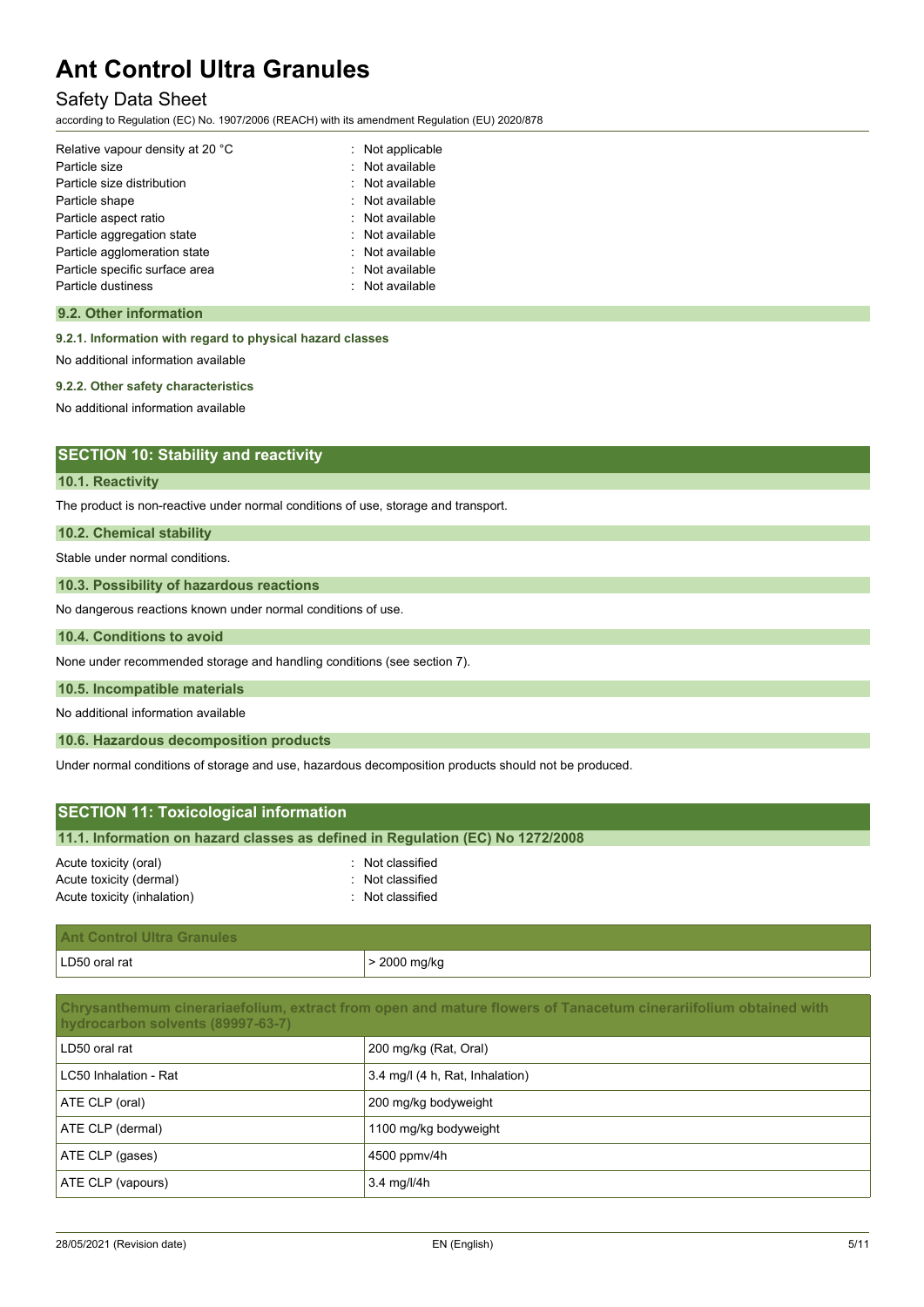## Safety Data Sheet

according to Regulation (EC) No. 1907/2006 (REACH) with its amendment Regulation (EU) 2020/878

| ATE CLP (dust, mist)              | $3.4$ mg/l/4h                                      |
|-----------------------------------|----------------------------------------------------|
| Skin corrosion/irritation         | : Not classified                                   |
|                                   | pH: 6.17 @ 20°C 1% dissolved in water              |
| Serious eye damage/irritation     | : Not classified                                   |
|                                   | pH: $6.17$ @ 20 $^{\circ}$ C 1% dissolved in water |
| Respiratory or skin sensitisation | : Not classified                                   |
| Germ cell mutagenicity            | : Not classified                                   |
| Carcinogenicity                   | : Not classified                                   |
| Reproductive toxicity             | : Not classified                                   |
| STOT-single exposure              | : Not classified                                   |
| STOT-repeated exposure            | : Not classified                                   |
| Aspiration hazard                 | : Not classified                                   |
| <b>Ant Control Ultra Granules</b> |                                                    |
| Viscosity, kinematic              | Not applicable                                     |

## **11.2. Information on other hazards**

No additional information available

| <b>SECTION 12: Ecological information</b>                                              |                                                                        |
|----------------------------------------------------------------------------------------|------------------------------------------------------------------------|
| 12.1. Toxicity                                                                         |                                                                        |
| Ecology - general<br>Hazardous to the aquatic environment, short-term<br>(acute)       | : Toxic to aquatic life with long lasting effects.<br>: Not classified |
| Hazardous to the aquatic environment, long-term<br>(chronic)<br>Not rapidly degradable | Toxic to aquatic life with long lasting effects.<br>$\sim$             |

| <b>Ant Control Ultra Granules</b> |                                 |
|-----------------------------------|---------------------------------|
| NOEC chronic crustacea            | 0.00086 mg/l 28 d_Daphnia magna |

| Chrysanthemum cinerariaefolium, extract from open and mature flowers of Tanacetum cinerariifolium obtained with<br>hydrocarbon solvents (89997-63-7) |                                                       |  |
|------------------------------------------------------------------------------------------------------------------------------------------------------|-------------------------------------------------------|--|
| $ $ LC50 - Fish [1]                                                                                                                                  | 0.049 mg/l (96 h, Lepomis macrochirus, Static system) |  |
| NOEC chronic fish<br>< 0.0001                                                                                                                        |                                                       |  |

### **12.2. Persistence and degradability**

| Chrysanthemum cinerariaefolium, extract from open and mature flowers of Tanacetum cinerariifolium obtained with<br>hydrocarbon solvents (89997-63-7) |  |  |
|------------------------------------------------------------------------------------------------------------------------------------------------------|--|--|
| Persistence and degradability<br>Contains readily biodegradable component(s).                                                                        |  |  |
| 12.3. Bioaccumulative potential                                                                                                                      |  |  |
| Chrysanthemum cinerariaefolium, extract from open and mature flowers of Tanacetum cinerariifolium obtained with<br>hydrocarbon solvents (89997-63-7) |  |  |
| Partition coefficient n-octanol/water (Log Pow)<br>6.15 (Estimated value)                                                                            |  |  |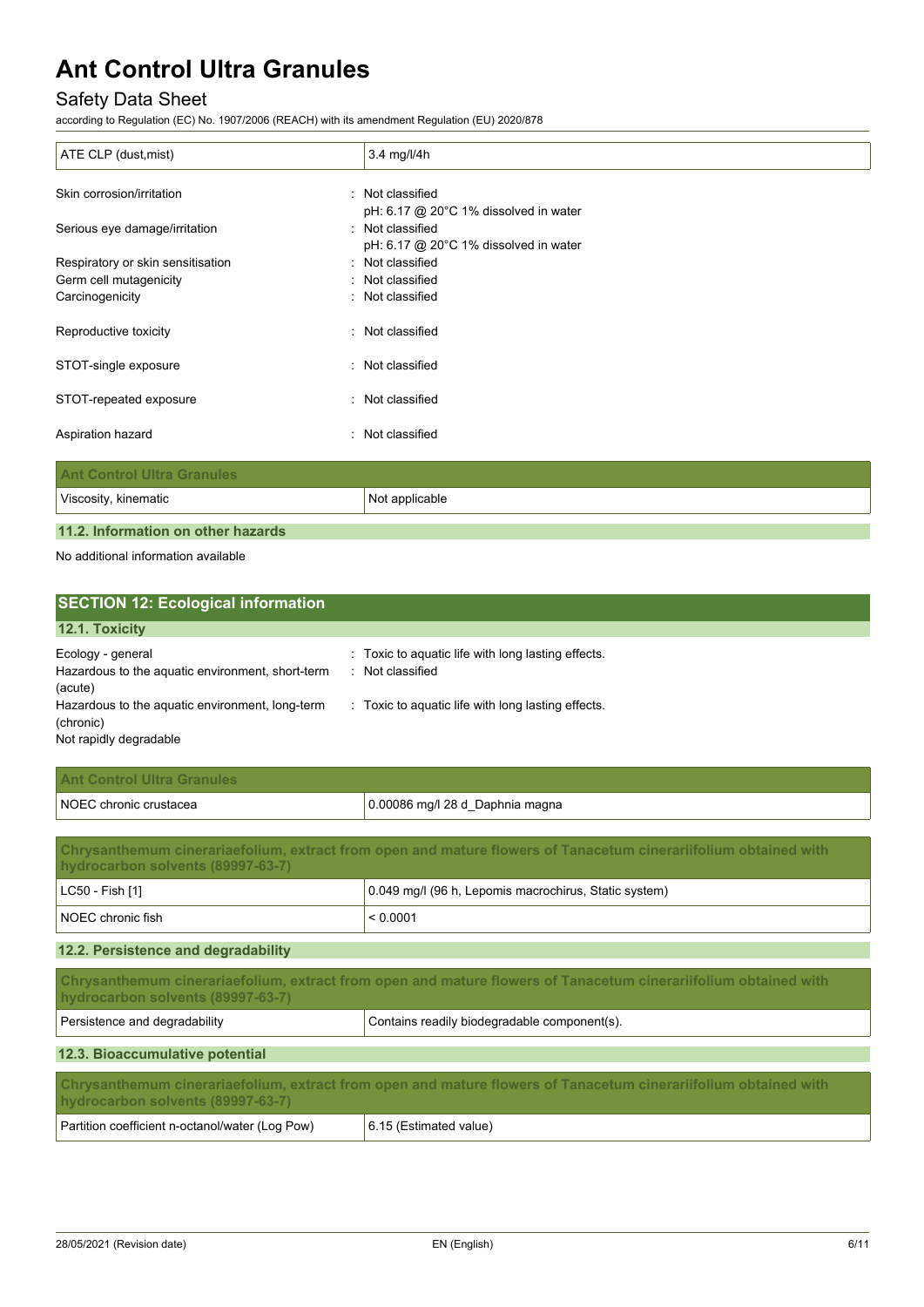## Safety Data Sheet

according to Regulation (EC) No. 1907/2006 (REACH) with its amendment Regulation (EU) 2020/878

| 12.4. Mobility in soil                   |                                                                                                                 |  |
|------------------------------------------|-----------------------------------------------------------------------------------------------------------------|--|
| hydrocarbon solvents (89997-63-7)        | Chrysanthemum cinerariaefolium, extract from open and mature flowers of Tanacetum cinerariifolium obtained with |  |
| Ecology - soil                           | Not toxic to plants. Toxic to bees.                                                                             |  |
| 12.5. Results of PBT and vPvB assessment |                                                                                                                 |  |
| No additional information available      |                                                                                                                 |  |
| 12.6. Endocrine disrupting properties    |                                                                                                                 |  |
| No additional information available      |                                                                                                                 |  |
| 12.7. Other adverse effects              |                                                                                                                 |  |
| No additional information available      |                                                                                                                 |  |
|                                          |                                                                                                                 |  |

|--|

**13.1. Waste treatment methods**

Waste treatment methods : Dispose of contents/container in accordance with licensed collector's sorting instructions.

## **SECTION 14: Transport information**

### In accordance with ADR / IMDG / IATA / ADN / RID

| <b>ADR</b>                                                                                                                                                                                                                                                                       | <b>IMDG</b>                                                                                                                                                                                                                                                                                 | <b>IATA</b>                                                                                                                                                                                                                                 | <b>ADN</b>                                                                                                                                                                                                                                                             | <b>RID</b>                                                                                                                                                                                                                                                             |  |  |  |
|----------------------------------------------------------------------------------------------------------------------------------------------------------------------------------------------------------------------------------------------------------------------------------|---------------------------------------------------------------------------------------------------------------------------------------------------------------------------------------------------------------------------------------------------------------------------------------------|---------------------------------------------------------------------------------------------------------------------------------------------------------------------------------------------------------------------------------------------|------------------------------------------------------------------------------------------------------------------------------------------------------------------------------------------------------------------------------------------------------------------------|------------------------------------------------------------------------------------------------------------------------------------------------------------------------------------------------------------------------------------------------------------------------|--|--|--|
| 14.1. UN number or ID number                                                                                                                                                                                                                                                     |                                                                                                                                                                                                                                                                                             |                                                                                                                                                                                                                                             |                                                                                                                                                                                                                                                                        |                                                                                                                                                                                                                                                                        |  |  |  |
| <b>UN 3077</b>                                                                                                                                                                                                                                                                   | <b>UN 3077</b>                                                                                                                                                                                                                                                                              | <b>UN 3077</b>                                                                                                                                                                                                                              | <b>UN 3077</b>                                                                                                                                                                                                                                                         | <b>UN 3077</b>                                                                                                                                                                                                                                                         |  |  |  |
|                                                                                                                                                                                                                                                                                  | 14.2. UN proper shipping name                                                                                                                                                                                                                                                               |                                                                                                                                                                                                                                             |                                                                                                                                                                                                                                                                        |                                                                                                                                                                                                                                                                        |  |  |  |
| <b>ENVIRONMENTALLY</b><br><b>HAZARDOUS</b><br>SUBSTANCE, SOLID,<br>N.O.S. (CONTAINS:<br>Chrysanthemum<br>cinerariaefolium, extract<br>from open and mature<br>flowers of Tanacetum<br>cinerariifolium obtained with                                                              | <b>ENVIRONMENTALLY</b><br><b>HAZARDOUS</b><br>SUBSTANCE, SOLID,<br>N.O.S. (CONTAINS:<br>Chrysanthemum<br>cinerariaefolium, extract<br>from open and mature<br>flowers of Tanacetum<br>cinerariifolium obtained with                                                                         | Environmentally hazardous<br>substance, solid, n.o.s.<br>(CONTAINS:<br>Chrysanthemum<br>cinerariaefolium, extract<br>from open and mature<br>flowers of Tanacetum<br>cinerariifolium obtained with<br>hydrocarbon solvents)                 | <b>ENVIRONMENTALLY</b><br><b>HAZARDOUS</b><br>SUBSTANCE, SOLID,<br>N.O.S. (CONTAINS:<br>Chrysanthemum<br>cinerariaefolium, extract<br>from open and mature<br>flowers of Tanacetum<br>cinerariifolium obtained with                                                    | <b>ENVIRONMENTALLY</b><br><b>HAZARDOUS</b><br>SUBSTANCE, SOLID,<br>N.O.S. (CONTAINS:<br>Chrysanthemum<br>cinerariaefolium, extract<br>from open and mature<br>flowers of Tanacetum<br>cinerariifolium obtained with                                                    |  |  |  |
| hydrocarbon solvents)                                                                                                                                                                                                                                                            | hydrocarbon solvents)                                                                                                                                                                                                                                                                       |                                                                                                                                                                                                                                             | hydrocarbon solvents)                                                                                                                                                                                                                                                  | hydrocarbon solvents)                                                                                                                                                                                                                                                  |  |  |  |
| <b>Transport document description (ADR)</b>                                                                                                                                                                                                                                      |                                                                                                                                                                                                                                                                                             |                                                                                                                                                                                                                                             |                                                                                                                                                                                                                                                                        |                                                                                                                                                                                                                                                                        |  |  |  |
| <b>UN 3077</b><br><b>ENVIRONMENTALLY</b><br><b>HAZARDOUS</b><br>SUBSTANCE, SOLID,<br>N.O.S. (CONTAINS:<br>Chrysanthemum<br>cinerariaefolium, extract<br>from open and mature<br>flowers of Tanacetum<br>cinerariifolium obtained with<br>hydrocarbon solvents), 9,<br>$III, (-)$ | <b>UN 3077</b><br><b>ENVIRONMENTALLY</b><br><b>HAZARDOUS</b><br>SUBSTANCE, SOLID,<br>N.O.S. (CONTAINS:<br>Chrysanthemum<br>cinerariaefolium, extract<br>from open and mature<br>flowers of Tanacetum<br>cinerariifolium obtained with<br>hydrocarbon solvents), 9,<br>III, MARINE POLLUTANT | UN 3077 Environmentally<br>hazardous substance, solid,<br>n.o.s. (CONTAINS:<br>Chrysanthemum<br>cinerariaefolium, extract<br>from open and mature<br>flowers of Tanacetum<br>cinerariifolium obtained with<br>hydrocarbon solvents), 9, III | <b>UN 3077</b><br><b>ENVIRONMENTALLY</b><br><b>HAZARDOUS</b><br>SUBSTANCE, SOLID,<br>N.O.S. (CONTAINS:<br>Chrysanthemum<br>cinerariaefolium, extract<br>from open and mature<br>flowers of Tanacetum<br>cinerariifolium obtained with<br>hydrocarbon solvents), 9, III | <b>UN 3077</b><br><b>ENVIRONMENTALLY</b><br><b>HAZARDOUS</b><br>SUBSTANCE, SOLID,<br>N.O.S. (CONTAINS:<br>Chrysanthemum<br>cinerariaefolium, extract<br>from open and mature<br>flowers of Tanacetum<br>cinerariifolium obtained with<br>hydrocarbon solvents), 9, III |  |  |  |
| 14.3. Transport hazard class(es)                                                                                                                                                                                                                                                 |                                                                                                                                                                                                                                                                                             |                                                                                                                                                                                                                                             |                                                                                                                                                                                                                                                                        |                                                                                                                                                                                                                                                                        |  |  |  |
| 9                                                                                                                                                                                                                                                                                | 9                                                                                                                                                                                                                                                                                           | 9                                                                                                                                                                                                                                           | 9                                                                                                                                                                                                                                                                      | 9                                                                                                                                                                                                                                                                      |  |  |  |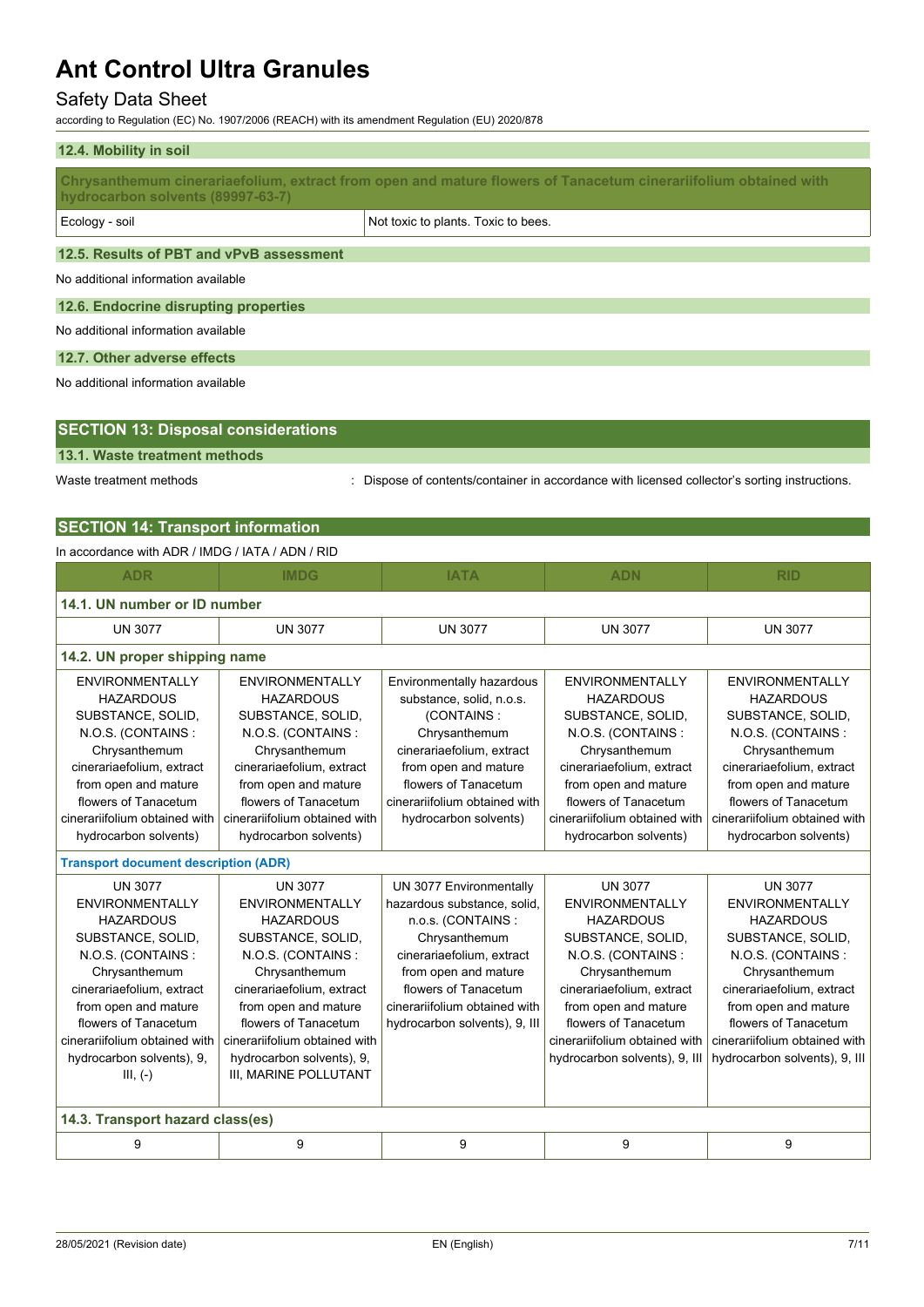## Safety Data Sheet

according to Regulation (EC) No. 1907/2006 (REACH) with its amendment Regulation (EU) 2020/878



### **14.6. Special precautions for user**

| <b>Overland transport</b>                            |                      |                           |
|------------------------------------------------------|----------------------|---------------------------|
| Classification code (ADR)                            |                      | M7                        |
| Special provisions (ADR)                             | Ì.                   | 274, 335, 375, 601        |
| Limited quantities (ADR)                             |                      | : 5kg                     |
| Excepted quantities (ADR)                            |                      | $E = 1$                   |
| Packing instructions (ADR)                           |                      | : P002, IBC08, LP02, R001 |
| Special packing provisions (ADR)                     |                      | $:$ PP12, B3              |
| Mixed packing provisions (ADR)                       |                      | : MP10                    |
| Portable tank and bulk container instructions (ADR)  |                      | $:$ T1, BK1, BK2, BK3     |
| Portable tank and bulk container special provisions  |                      | <b>TP33</b>               |
| (ADR)                                                |                      |                           |
| Tank code (ADR)                                      | t                    | SGAV, LGBV                |
| Vehicle for tank carriage                            |                      | AT                        |
| Transport category (ADR)                             |                      | 3                         |
| Special provisions for carriage - Packages (ADR)     | t                    | V13                       |
| Special provisions for carriage - Bulk (ADR)         |                      | VC1, VC2                  |
| Special provisions for carriage - Loading, unloading | ÷.                   | <b>CV13</b>               |
| and handling (ADR)                                   |                      |                           |
| Hazard identification number (Kemler No.)            | Ì.                   | 90                        |
| Orange plates                                        | $\ddot{\cdot}$       | 90<br>3077                |
| Tunnel restriction code (ADR)                        |                      |                           |
| EAC code                                             | ł,                   | 2Z                        |
| Transport by sea                                     |                      |                           |
| Special provisions (IMDG)                            |                      | 274, 335, 966, 967, 969   |
| Limited quantities (IMDG)                            | t,                   | 5 kg                      |
| Excepted quantities (IMDG)                           |                      | E <sub>1</sub>            |
| Packing instructions (IMDG)                          | $\ddot{\phantom{a}}$ | LP02, P002                |
| Special packing provisions (IMDG)                    |                      | : PP12                    |
| IBC packing instructions (IMDG)                      |                      | IBC08                     |
| IBC special provisions (IMDG)                        | ÷                    | B3                        |
| Tank instructions (IMDG)                             | Ì.                   | BK1, BK2, BK3, T1         |
| Tank special provisions (IMDG)                       |                      | <b>TP33</b>               |
| EmS-No. (Fire)                                       | $\ddot{\phantom{a}}$ | F-A                       |
| EmS-No. (Spillage)                                   | ÷                    | S-F                       |
| Stowage category (IMDG)                              |                      | A                         |
| Stowage and handling (IMDG)                          |                      | SW23                      |
| Air transport                                        |                      |                           |
| PCA Excepted quantities (IATA)                       |                      | E1                        |
| PCA Limited quantities (IATA)                        |                      | Y956                      |
| PCA limited quantity max net quantity (IATA)         |                      | : 30kgG                   |
| PCA packing instructions (IATA)                      |                      | 956                       |
| PCA max net quantity (IATA)                          |                      | 400 <sub>kg</sub>         |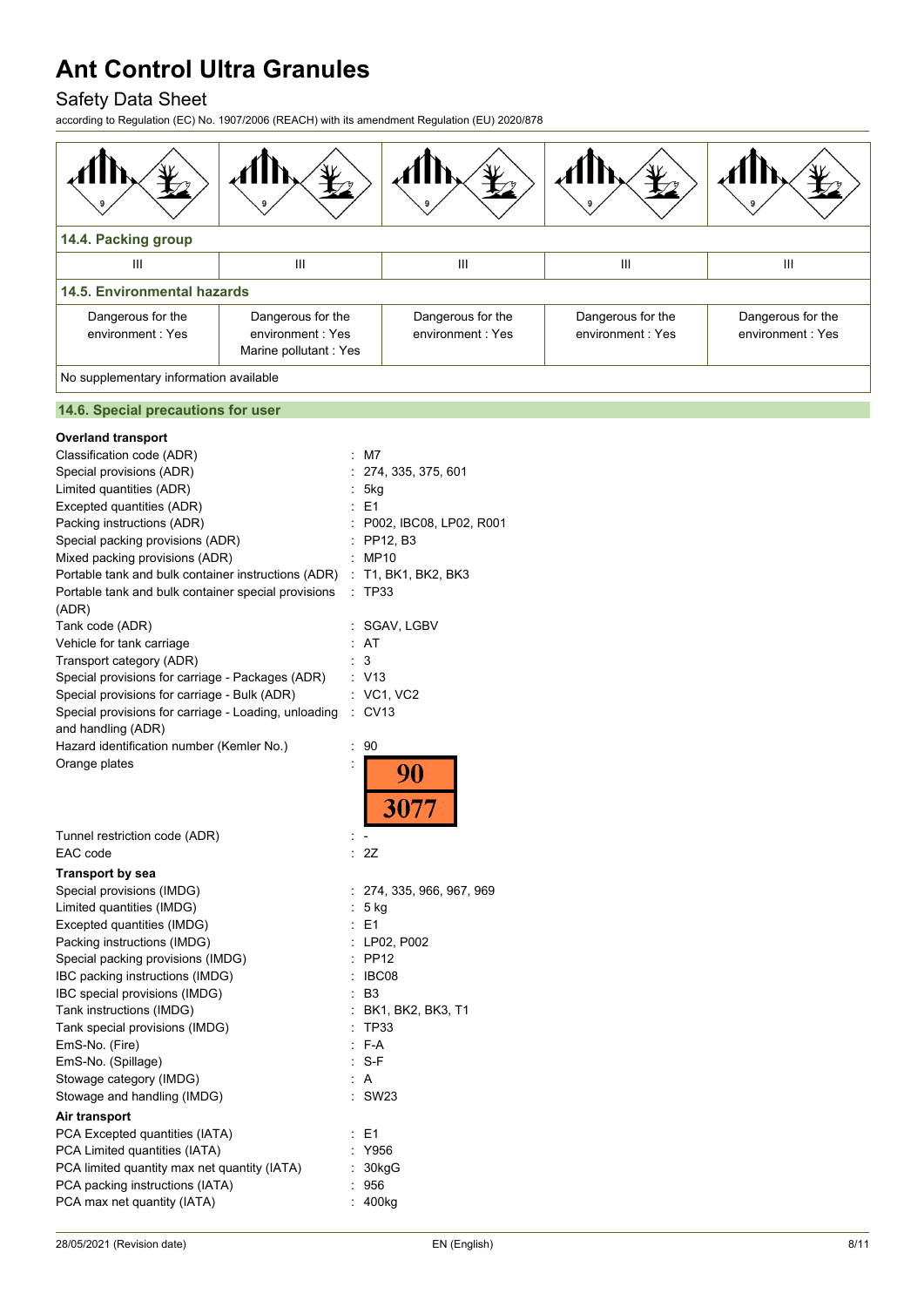## Safety Data Sheet

according to Regulation (EC) No. 1907/2006 (REACH) with its amendment Regulation (EU) 2020/878

| CAO packing instructions (IATA)                                                         | : 956                                                                                                                |
|-----------------------------------------------------------------------------------------|----------------------------------------------------------------------------------------------------------------------|
| CAO max net quantity (IATA)                                                             | : 400kg                                                                                                              |
| Special provisions (IATA)                                                               | $:$ A97, A158, A179, A197                                                                                            |
| ERG code (IATA)                                                                         | : 9L                                                                                                                 |
| Inland waterway transport                                                               |                                                                                                                      |
| Classification code (ADN)                                                               | $:$ M7                                                                                                               |
| Special provisions (ADN)                                                                | : 274, 335, 375, 601                                                                                                 |
| Limited quantities (ADN)                                                                | : 5 kg                                                                                                               |
| Excepted quantities (ADN)                                                               | $\therefore$ E1                                                                                                      |
| Equipment required (ADN)                                                                | $\therefore$ PP, A                                                                                                   |
| Number of blue cones/lights (ADN)                                                       | $\therefore$ 0                                                                                                       |
| Additional requirements/Remarks (ADN)                                                   | * Only in the molten state. ** For carriage in bulk see also 7.1.4.1. ** * Only in the case of<br>transport in bulk. |
| <b>Rail transport</b>                                                                   |                                                                                                                      |
| Classification code (RID)                                                               | $:$ M7                                                                                                               |
| Special provisions (RID)                                                                | : 274, 335, 375, 601                                                                                                 |
| Limited quantities (RID)                                                                | 5kg                                                                                                                  |
| Excepted quantities (RID)                                                               | : E1                                                                                                                 |
| Packing instructions (RID)                                                              | : P002, IBC08, LP02, R001                                                                                            |
| Special packing provisions (RID)                                                        | $:$ PP12, B3                                                                                                         |
| Mixed packing provisions (RID)                                                          | <b>MP10</b>                                                                                                          |
| Portable tank and bulk container instructions (RID)                                     | : T1, BK1, BK2, BK3                                                                                                  |
| Portable tank and bulk container special provisions<br>(RID)                            | : TP33                                                                                                               |
| Tank codes for RID tanks (RID)                                                          | : SGAV, LGBV                                                                                                         |
| Transport category (RID)                                                                | 3                                                                                                                    |
| Special provisions for carriage - Packages (RID)                                        | : W13                                                                                                                |
| Special provisions for carriage - Bulk (RID)                                            | : VC1, VC2                                                                                                           |
| Special provisions for carriage - Loading, unloading : CW13, CW31<br>and handling (RID) |                                                                                                                      |
| Colis express (express parcels) (RID)                                                   | : CE11                                                                                                               |
| Hazard identification number (RID)                                                      | : 90                                                                                                                 |

#### **14.7. Maritime transport in bulk according to IMO instruments**

Not applicable

## **SECTION 15: Regulatory information**

**15.1. Safety, health and environmental regulations/legislation specific for the substance or mixture**

## **15.1.1. EU-Regulations**

Contains no REACH substances with Annex XVII restrictions

Contains no substance on the REACH candidate list

Contains no REACH Annex XIV substances

Contains no substance subject to Regulation (EU) No 649/2012 of the European Parliament and of the Council of 4 July 2012 concerning the export and import of hazardous chemicals.

Contains no substance subject to Regulation (EU) No 2019/1021 of the European Parliament and of the Council of 20 June 2019 on persistent organic pollutants

Other information, restriction and prohibition regulations

: Regulation (EU) No 528/2012 concerning the making available on the market and use of biocidal products.

**15.1.2. National regulations**

No additional information available

#### **15.2. Chemical safety assessment**

No chemical safety assessment has been carried out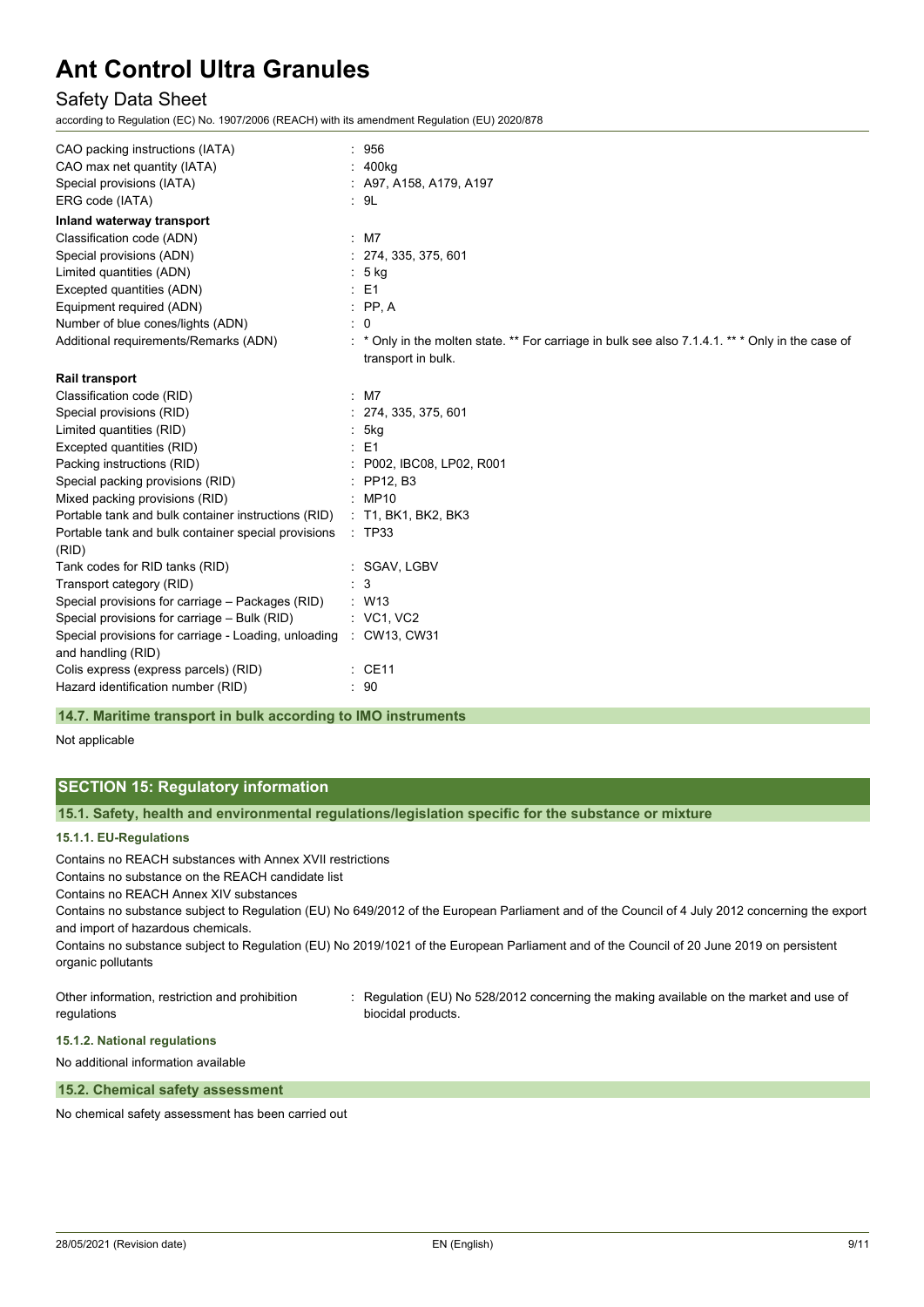## Safety Data Sheet

according to Regulation (EC) No. 1907/2006 (REACH) with its amendment Regulation (EU) 2020/878

| <b>Abbreviations and acronyms:</b><br><b>ADN</b><br>European Agreement concerning the International Carriage of Dangerous Goods by Inland Waterways<br>European Agreement concerning the International Carriage of Dangerous Goods by Road<br><b>ADR</b><br><b>ATE</b><br><b>Acute Toxicity Estimate</b><br><b>BCF</b><br><b>Bioconcentration factor</b><br><b>BLV</b><br><b>Biological limit value</b><br><b>BOD</b><br>Biochemical oxygen demand (BOD)<br>Chemical oxygen demand (COD)<br>COD<br><b>DMEL</b><br>Derived Minimal Effect level<br><b>DNEL</b><br>Derived-No Effect Level<br>EC-No.<br>European Community number<br><b>EC50</b><br>Median effective concentration<br>EN<br>European Standard<br><b>IARC</b><br>International Agency for Research on Cancer<br><b>IATA</b><br>International Air Transport Association<br><b>IMDG</b><br>International Maritime Dangerous Goods<br>LC50<br>Median lethal concentration<br>LD50<br>Median lethal dose<br>LOAEL<br>Lowest Observed Adverse Effect Level |
|--------------------------------------------------------------------------------------------------------------------------------------------------------------------------------------------------------------------------------------------------------------------------------------------------------------------------------------------------------------------------------------------------------------------------------------------------------------------------------------------------------------------------------------------------------------------------------------------------------------------------------------------------------------------------------------------------------------------------------------------------------------------------------------------------------------------------------------------------------------------------------------------------------------------------------------------------------------------------------------------------------------------|
|                                                                                                                                                                                                                                                                                                                                                                                                                                                                                                                                                                                                                                                                                                                                                                                                                                                                                                                                                                                                                    |
|                                                                                                                                                                                                                                                                                                                                                                                                                                                                                                                                                                                                                                                                                                                                                                                                                                                                                                                                                                                                                    |
|                                                                                                                                                                                                                                                                                                                                                                                                                                                                                                                                                                                                                                                                                                                                                                                                                                                                                                                                                                                                                    |
|                                                                                                                                                                                                                                                                                                                                                                                                                                                                                                                                                                                                                                                                                                                                                                                                                                                                                                                                                                                                                    |
|                                                                                                                                                                                                                                                                                                                                                                                                                                                                                                                                                                                                                                                                                                                                                                                                                                                                                                                                                                                                                    |
|                                                                                                                                                                                                                                                                                                                                                                                                                                                                                                                                                                                                                                                                                                                                                                                                                                                                                                                                                                                                                    |
|                                                                                                                                                                                                                                                                                                                                                                                                                                                                                                                                                                                                                                                                                                                                                                                                                                                                                                                                                                                                                    |
|                                                                                                                                                                                                                                                                                                                                                                                                                                                                                                                                                                                                                                                                                                                                                                                                                                                                                                                                                                                                                    |
|                                                                                                                                                                                                                                                                                                                                                                                                                                                                                                                                                                                                                                                                                                                                                                                                                                                                                                                                                                                                                    |
|                                                                                                                                                                                                                                                                                                                                                                                                                                                                                                                                                                                                                                                                                                                                                                                                                                                                                                                                                                                                                    |
|                                                                                                                                                                                                                                                                                                                                                                                                                                                                                                                                                                                                                                                                                                                                                                                                                                                                                                                                                                                                                    |
|                                                                                                                                                                                                                                                                                                                                                                                                                                                                                                                                                                                                                                                                                                                                                                                                                                                                                                                                                                                                                    |
|                                                                                                                                                                                                                                                                                                                                                                                                                                                                                                                                                                                                                                                                                                                                                                                                                                                                                                                                                                                                                    |
|                                                                                                                                                                                                                                                                                                                                                                                                                                                                                                                                                                                                                                                                                                                                                                                                                                                                                                                                                                                                                    |
|                                                                                                                                                                                                                                                                                                                                                                                                                                                                                                                                                                                                                                                                                                                                                                                                                                                                                                                                                                                                                    |
|                                                                                                                                                                                                                                                                                                                                                                                                                                                                                                                                                                                                                                                                                                                                                                                                                                                                                                                                                                                                                    |
|                                                                                                                                                                                                                                                                                                                                                                                                                                                                                                                                                                                                                                                                                                                                                                                                                                                                                                                                                                                                                    |
|                                                                                                                                                                                                                                                                                                                                                                                                                                                                                                                                                                                                                                                                                                                                                                                                                                                                                                                                                                                                                    |
|                                                                                                                                                                                                                                                                                                                                                                                                                                                                                                                                                                                                                                                                                                                                                                                                                                                                                                                                                                                                                    |
| <b>NOAEC</b><br>No-Observed Adverse Effect Concentration                                                                                                                                                                                                                                                                                                                                                                                                                                                                                                                                                                                                                                                                                                                                                                                                                                                                                                                                                           |
| <b>NOAEL</b><br>No-Observed Adverse Effect Level                                                                                                                                                                                                                                                                                                                                                                                                                                                                                                                                                                                                                                                                                                                                                                                                                                                                                                                                                                   |
| <b>NOEC</b><br>No-Observed Effect Concentration                                                                                                                                                                                                                                                                                                                                                                                                                                                                                                                                                                                                                                                                                                                                                                                                                                                                                                                                                                    |
| OECD<br>Organisation for Economic Co-operation and Development                                                                                                                                                                                                                                                                                                                                                                                                                                                                                                                                                                                                                                                                                                                                                                                                                                                                                                                                                     |
| Occupational Exposure Limit<br>OEL                                                                                                                                                                                                                                                                                                                                                                                                                                                                                                                                                                                                                                                                                                                                                                                                                                                                                                                                                                                 |
| <b>PBT</b><br>Persistent Bioaccumulative Toxic                                                                                                                                                                                                                                                                                                                                                                                                                                                                                                                                                                                                                                                                                                                                                                                                                                                                                                                                                                     |
| PNEC<br>Predicted No-Effect Concentration                                                                                                                                                                                                                                                                                                                                                                                                                                                                                                                                                                                                                                                                                                                                                                                                                                                                                                                                                                          |
| <b>RID</b><br>Regulations concerning the International Carriage of Dangerous Goods by Rail                                                                                                                                                                                                                                                                                                                                                                                                                                                                                                                                                                                                                                                                                                                                                                                                                                                                                                                         |
| SDS<br>Safety Data Sheet                                                                                                                                                                                                                                                                                                                                                                                                                                                                                                                                                                                                                                                                                                                                                                                                                                                                                                                                                                                           |
| <b>STP</b><br>Sewage treatment plant                                                                                                                                                                                                                                                                                                                                                                                                                                                                                                                                                                                                                                                                                                                                                                                                                                                                                                                                                                               |
| Theoretical oxygen demand (ThOD)<br>ThOD                                                                                                                                                                                                                                                                                                                                                                                                                                                                                                                                                                                                                                                                                                                                                                                                                                                                                                                                                                           |
| Median Tolerance Limit<br><b>TLM</b>                                                                                                                                                                                                                                                                                                                                                                                                                                                                                                                                                                                                                                                                                                                                                                                                                                                                                                                                                                               |
| VOC<br>Volatile Organic Compounds                                                                                                                                                                                                                                                                                                                                                                                                                                                                                                                                                                                                                                                                                                                                                                                                                                                                                                                                                                                  |
| CAS-No.<br>Chemical Abstract Service number                                                                                                                                                                                                                                                                                                                                                                                                                                                                                                                                                                                                                                                                                                                                                                                                                                                                                                                                                                        |
| N.O.S.<br>Not Otherwise Specified                                                                                                                                                                                                                                                                                                                                                                                                                                                                                                                                                                                                                                                                                                                                                                                                                                                                                                                                                                                  |
| vPvB<br>Very Persistent and Very Bioaccumulative                                                                                                                                                                                                                                                                                                                                                                                                                                                                                                                                                                                                                                                                                                                                                                                                                                                                                                                                                                   |
| ED<br>Endocrine disrupting properties                                                                                                                                                                                                                                                                                                                                                                                                                                                                                                                                                                                                                                                                                                                                                                                                                                                                                                                                                                              |

| <b>Full text of H- and EUH-statements:</b> |                                     |
|--------------------------------------------|-------------------------------------|
| Acute Tox. 4 (Dermal)                      | Acute toxicity (dermal), Category 4 |